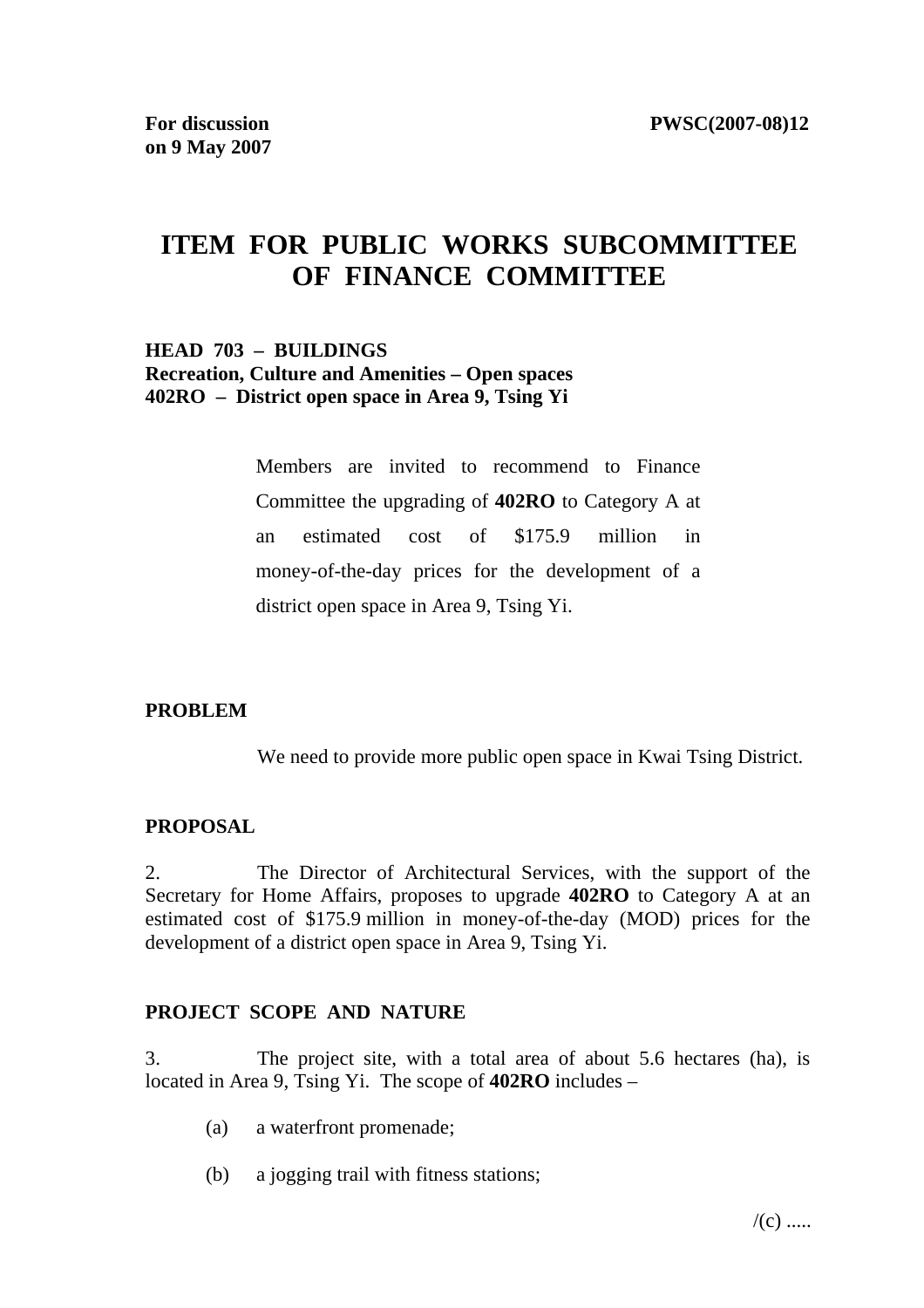- (c) an 11-a-side artificial turf soccer pitch;
- (d) two basketball cum volleyball courts;
- (e) a fitness corner with elderly fitness stations;
- (f) children play areas with play equipment for different age groups;
- (g) landscaped areas for sitting-out and gateball activities;
- (h) cycling and skateboarding areas and a bicycle kiosk;
- (i) a hard-paved area for multi-purpose activities such as tai chi playing;
- (j) car parking spaces for private cars, motorcycles and coaches; and
- (k) a service building with ancillary facilities, including toilets with changing facilities, office and store rooms.

A site plan showing the conceptual layout of the proposed open space is at Enclosure 1. We plan to start the construction works in November 2007 for completion in October 2009.

# **JUSTIFICATION**

———

4. Tsing Yi New Town is a densely populated residential area with high-rise residential developments such as Cheung On Estate, Cheung Fat Estate, Tsing Yi Estate, Cheung Hong Estate, Cheung Ching Estate, Ching Tai Court, Ching Nga Court, Ching Wang Court, Villa Esplanada and Tierra Verde. It has a current population of around 200 000.

5. As a reference, the Hong Kong Planning Standards and Guidelines suggests a provision of about 40 ha of public open space for the current population in the Tsing Yi New Town. At present, there are about 55 ha of public open space in Tsing Yi, including about 28 ha of open space provided by the Housing Department. In considering the development of new leisure projects, we also take into account other factors including the views of the Kwai Tsing District Council, the changing needs of the community and the utilisation rates of existing facilities. The utilisation rate of existing leisure facilities in Tsing Yi is very high and there is continuous demand for active outdoor recreation and sports facilities. The existing basketball courts and soccer pitches in the area are well patronised.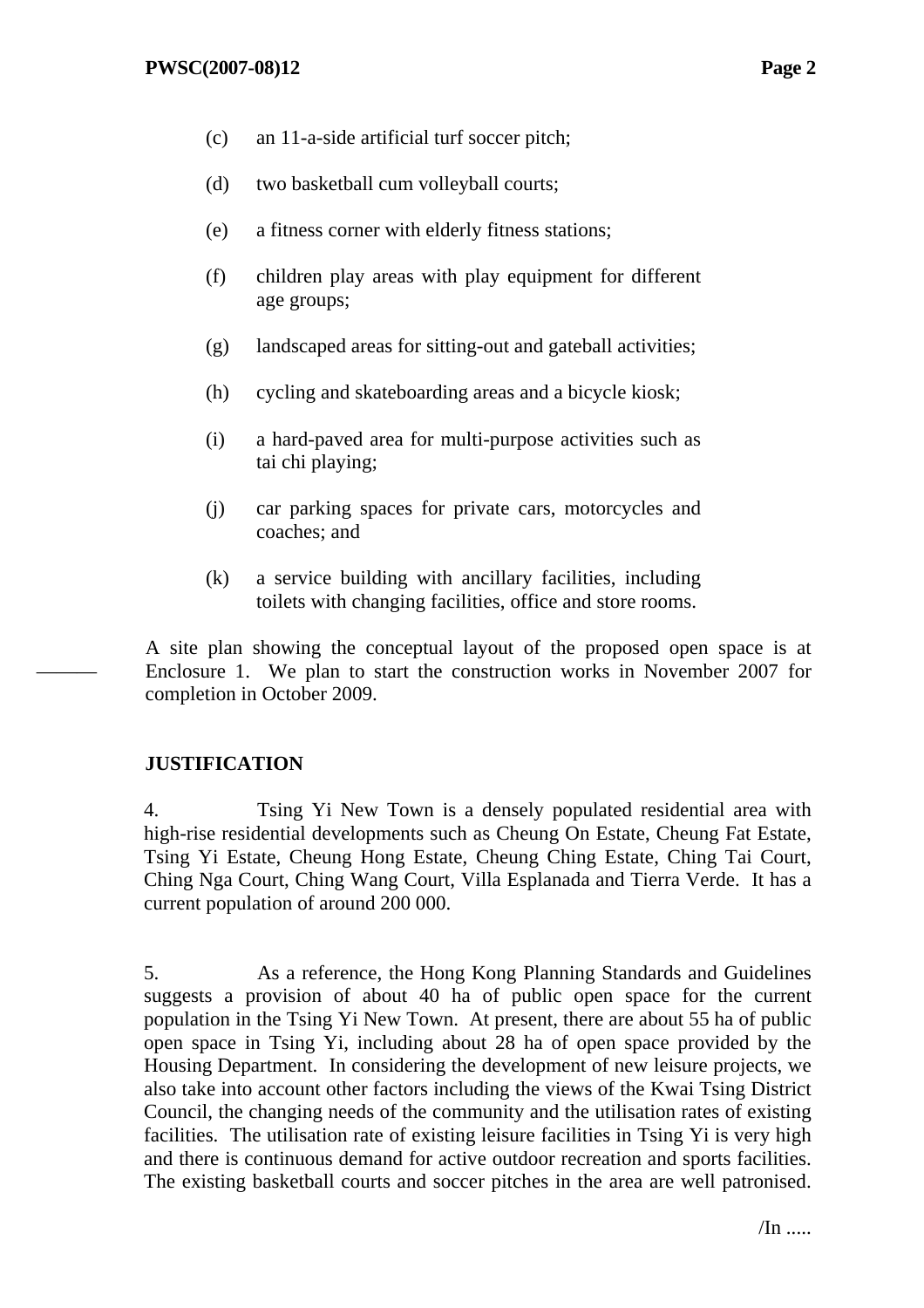$/(i)$  .....

In 2006, the utilisation rate of the in-field 11-a-side natural turf soccer pitch at Tsing Yi Sports Ground is as high as 100%. The hard-surfaced soccer pitch and basketball court in Tsing Yi Park are also well patronised by the public. There are no gateball facilities provided by the Leisure and Cultural Services Department in Tsing Yi area. Further provision of outdoor sports facilities supported with some passive landscaped areas and sitting-out facilities for the enjoyment of nearby residents would be highly welcome.

6. There are a number of private and public housing estates in the vicinity of the project site, namely, Cheung On Estate, Cheung Fat Estate, Ching Tai Court, Ching Nga Court and Villa Esplanada. The total population of these estates is about 54 000. There are also two secondary schools and three primary schools nearby. It is expected that the proposed district open space, which will be within walking distance of 5 to 20 minutes from these estates, would become a popular leisure venue for the local residents and will further improve the living environment.

# **FINANCIAL IMPLICATIONS**

7. We estimate the capital cost of the project to be \$175.9 million in MOD prices (see paragraph 8 below), made up as follows –

|     |                                          | \$ million |
|-----|------------------------------------------|------------|
| (a) | Site works                               | 5.1        |
| (b) | <b>Building</b>                          | 18.5       |
|     | (c) Building services                    | 16.2       |
|     | (d) Drainage works                       | 7.1        |
| (e) | <b>External works</b>                    | 83.1       |
| (f) | Soft landscaping works                   | 18.0       |
|     | (g) Consultants' fees for                | 7.8        |
|     | contract administration<br>(i)           | 3.2        |
|     | (ii) site supervision                    | 4.6        |
|     | (h) Furniture and equipment <sup>1</sup> | 0.7        |
|     |                                          |            |

1 Based on the furniture and equipment provided in existing/planned facilities of similar scale (e.g. office furniture, litter bins and portable signages, etc).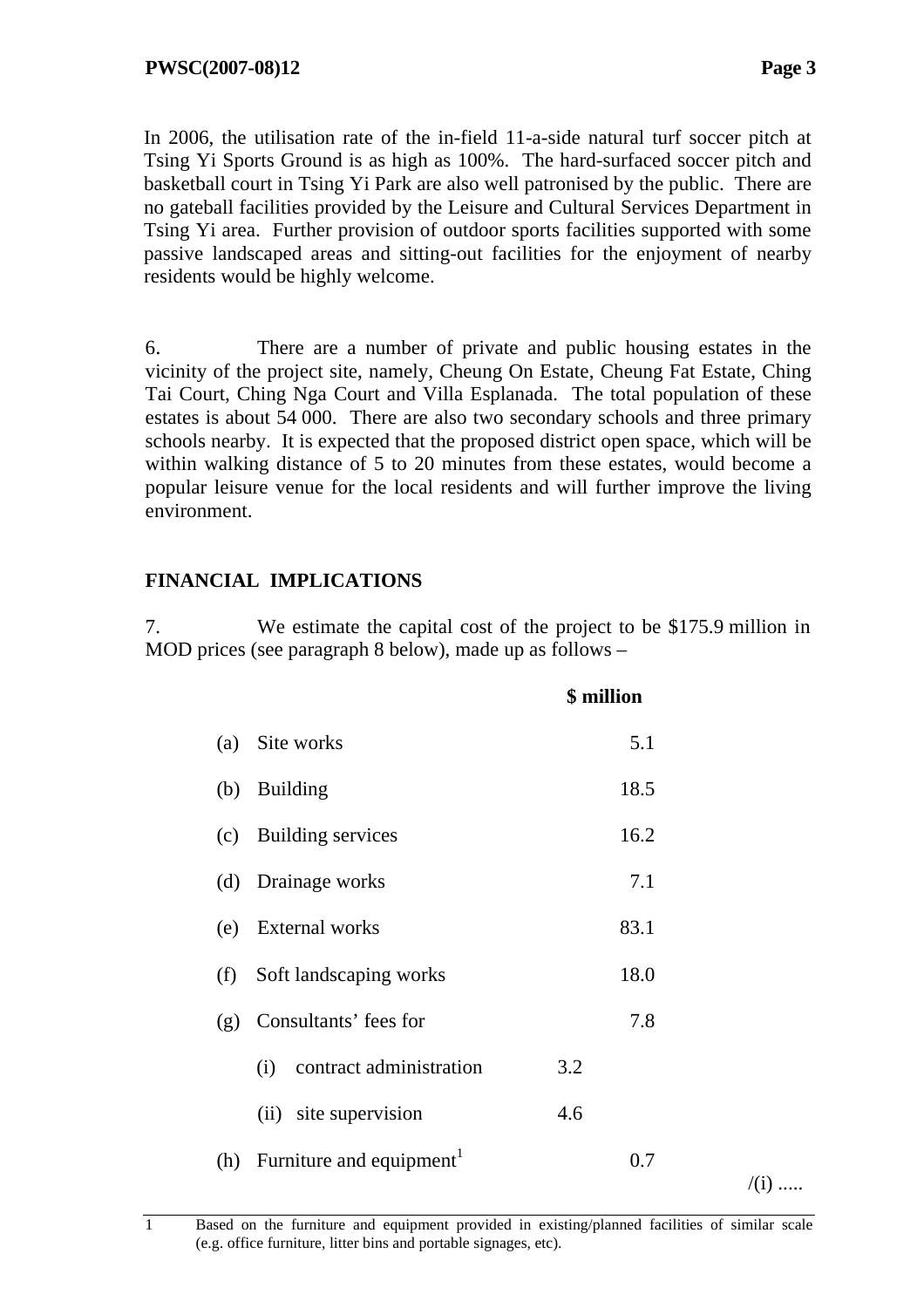|     |                                | \$ million |                                     |
|-----|--------------------------------|------------|-------------------------------------|
|     | Contingencies                  | 16.3       |                                     |
|     | Sub-total                      |            | 172.8 (in September<br>2006 prices) |
| (1) | Provision for price adjustment | 3.1        |                                     |
|     | Total                          |            | 175.9 (in MOD prices)               |
|     |                                |            |                                     |

We propose to engage consultants to undertake contract administration and site supervision of the project. A detailed breakdown of the estimate for the consultants' fees by man-months is at Enclosure 2. We consider the estimated project cost reasonable as compared with similar projects undertaken by the Government.

| δ. |  | Subject to approval, we will phase the expenditure as follows – |
|----|--|-----------------------------------------------------------------|
|    |  |                                                                 |

| Year        | \$ million<br>(Sept 2006) | rrice<br>adjustment<br>factor | \$ million<br>(MOD) |
|-------------|---------------------------|-------------------------------|---------------------|
| $2007 - 08$ | 3.0                       | 0.99900                       | 3.0                 |
| $2008 - 09$ | 48.0                      | 1.00649                       | 48.3                |
| $2009 - 10$ | 60.0                      | 1.01656                       | 61.0                |
| $2010 - 11$ | 39.0                      | 1.02672                       | 40.0                |
| $2011 - 12$ | 22.8                      | 1.03699                       | 23.6                |
|             | 172.8                     |                               | 175.9               |
|             |                           |                               |                     |

**Price** 

9. We have derived the MOD estimates on the basis of the Government's latest forecast of trend rate of change in the prices of public sector building and construction output for the period 2007 to 2012. We will award the contract on a lump-sum basis because we can clearly define the scope of the works in advance, leaving little room for uncertainty. The contract will not provide for price adjustment because the contract period will not exceed 21 months.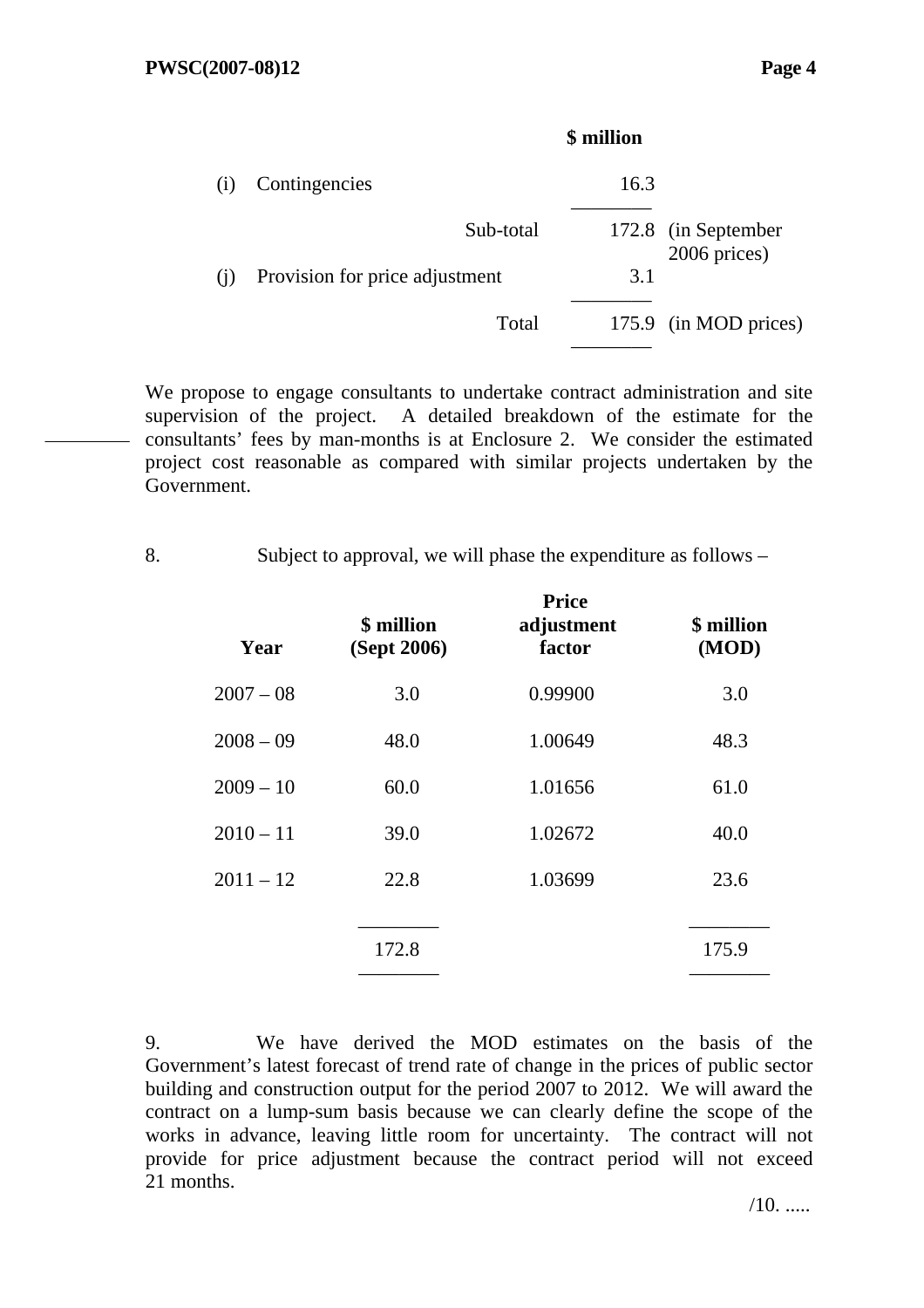10. We estimate the annual recurrent expenditure arising from this project to be \$8.5 million.

# **PUBLIC CONSULTATION**

11. We consulted the Recreation and Culture Committee (RCC) of the Kwai Tsing District Council on 14 October 2004 on the scope of the project. Members supported the project. We consulted the RCC on the conceptual layout of the project on 5 October 2006. Members expressed support and urged for its early implementation.

12. We circulated an information paper to the Legislative Council Panel on Home Affairs on 12 March 2007. Members did not raise any objection to the submission of the funding proposal to the Public Works Subcommittee.

# **ENVIRONMENTAL IMPLICATIONS**

13. The project is not a designated project under the Environmental Impact Assessment Ordinance (Cap. 499). The project will have no long-term environmental impact.

14. During construction, we will control noise, dust and site run-off nuisances to within established standards and guidelines through the implementation of mitigation measures in the relevant contracts. These include the use of silencers, mufflers, acoustic lining or shields for noisy construction activities, frequent cleaning and watering of the site, and the provision of wheelwashing facilities.

15. We have considered measures in the planning and design stages to reduce the generation of construction and demolition (C&D) materials where possible (e.g. using metal site hoardings and signboards so that these materials can be recycled or reused in other projects). In addition, we will require the contractor to reuse inert C&D materials on site or in other suitable construction sites as far as possible, in order to minimise the disposal of C&D materials to public fill reception facilities<sup>2</sup> (e.g. using excavated materials for filling within the site). We will encourage the contractor to maximise the use of recycled or recyclable C&D materials, as well as the use of non-timber formwork to further minimise the generation of construction waste.

 $/16.$ ......

<sup>2</sup> Public fill reception facilities are specified in Schedule 4 of the Waste Disposal (Charges for Disposal of Construction Waste) Regulation. Disposal of public fill in public fill reception facilities requires a licence issued by the Director of Civil Engineering and Development.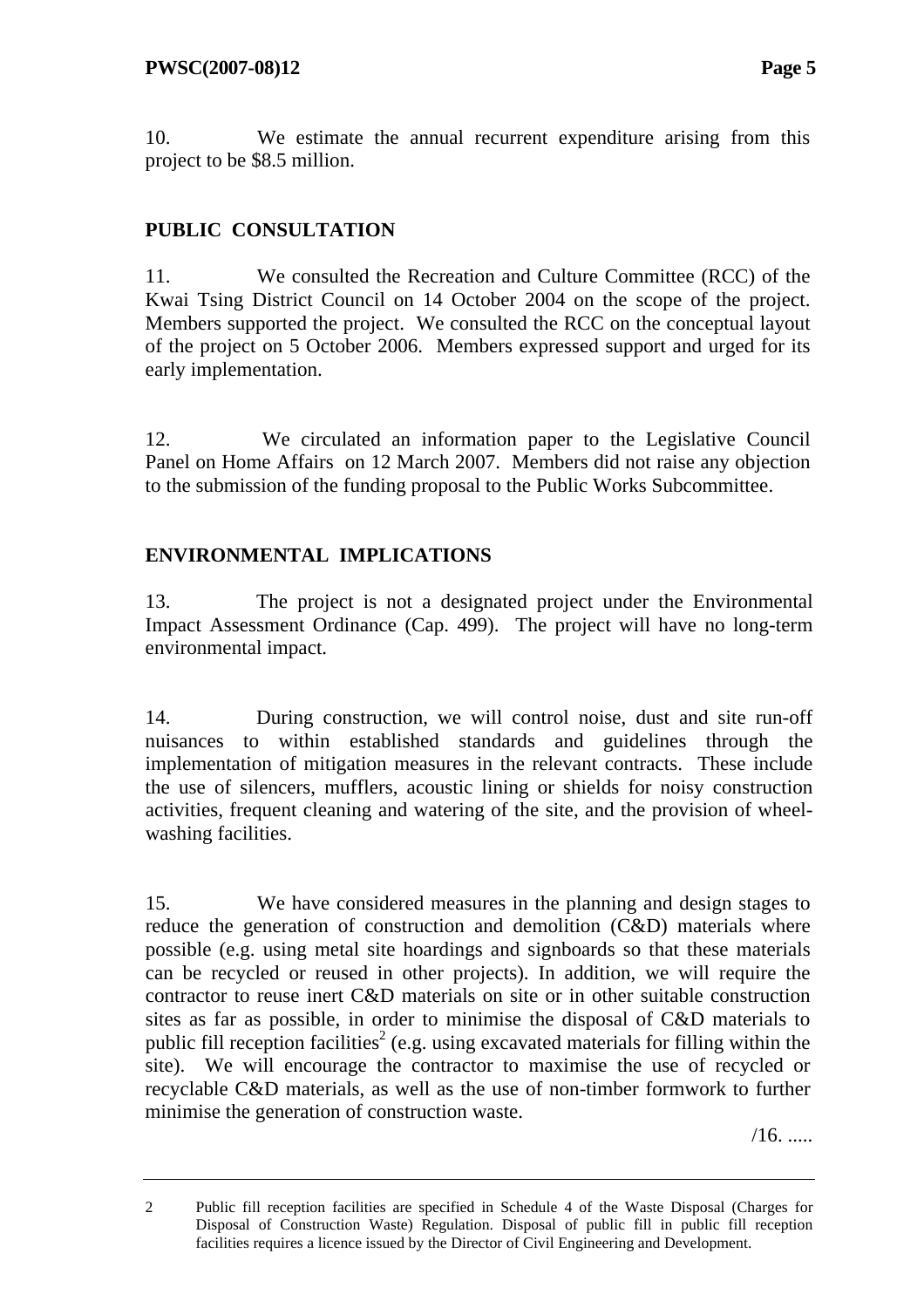16. We will require the contractor to submit a waste management plan (WMP) for approval. The WMP will include appropriate mitigation measures to avoid, reduce, reuse and recycle C&D materials. We will ensure that the day-today operations on site comply with the approved WMP. We will control the disposal of public fill, C&D materials and C&D waste to public fill reception facilities and landfills respectively through a trip-ticket system. We will require the contractor to separate public fill from C&D waste for disposal at appropriate facilities. We will record the disposal, reuse and recycling of C&D materials for monitoring purposes.

17. We estimate that the project will generate about 21 398 tonnes of C&D materials. Of these, we will reuse about 6 456 tonnes (30.2%) on site, and deliver 13 174 tonnes (61.5%) to public fill reception facilities for subsequent reuse. In addition, we will dispose of 1 768 tonnes (8.3%) at landfills. The total cost for accommodating C&D materials at public fill reception facilities and landfill sites is estimated to be \$576,698 for this project (based on a unit cost of \$27/tonne for disposal at public fill reception facilities and  $$125/tonne<sup>3</sup>$  at landfills).

# **LAND ACQUISITION**

18. The project does not require any land acquisition.

### **BACKGROUND INFORMATION**

19. We upgraded **402RO** to Category B in September 2005. We engaged an architectural consultant to carry out topographical survey in August 2006 and the detailed design in October 2006. We employed a term contractor to carry out the site investigation in January 2007 and a quantity surveying consultant to prepare the tender documents in February 2007. We charged the total cost of \$5.1 million to block allocation **Subhead 3100GX** "Project feasibility studies, minor investigations and consultants' fees for items in Category D of the Public Works Programme". The architectural consultant has completed the topographical survey and the detailed design of the project. The term contractor has completed the site investigation. The quantity surveying consultant is preparing the tender documents.

 $/20.$  .....

<sup>3</sup> This estimate has taken into account the cost of developing, operating and restoring the landfills after they are filled and the aftercare required. It does not include the land opportunity cost for existing landfill sites (which is estimated at  $$90/m<sup>3</sup>$ ), nor the cost to provide new landfills, (which is likely to be more expensive) when the existing ones are filled.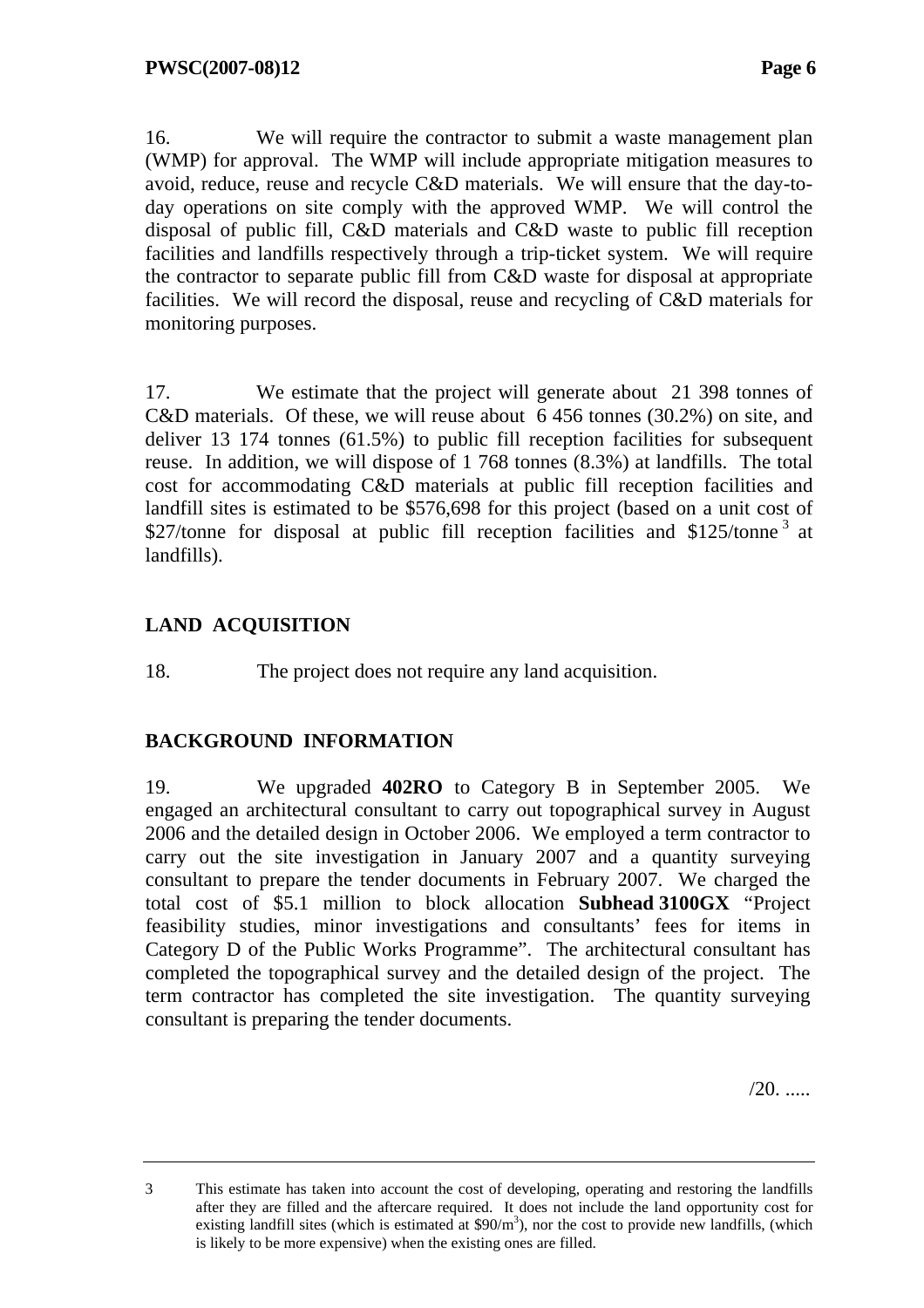20. The proposed development of the district open space will involve the removal of two trees to be replanted within the project site. All trees to be transplanted are not important trees<sup>4</sup>. We will incorporate planting proposals as part of the project, including estimated quantities of 400 new trees, 150 000 shrubs and  $3\,000 \text{ m}^2$  of grassed area.

21. We estimate that the proposed works will create about 140 jobs (125 for labourers and 15 for professional/technical staff) providing a total employment of 2 600 man-months.

--------------------------------------

Home Affairs Bureau April 2007

4 "Important trees" refer to trees in the Register of Old and Valuable Trees, or any trees that meet one or more of the following criteria –

- (a) trees of 100 years old or above;
- (b) trees of cultural, historical or memorable significance e.g. Fung Shui trees, trees as landmark of monastery or heritage monument, and trees in memory of an important person or event;
- (c) trees of precious or rare species;
- (d) trees of outstanding form (taking account of overall tree sizes, shape and any special features) e.g. trees with curtain like aerial roots, trees growing in unusual habitat; or
- (e) trees with trunk diameter equal or exceeding 1.0 metre (measured at 1.3 metre above ground level), or with height/canopy spread equal or exceeding 25 metres.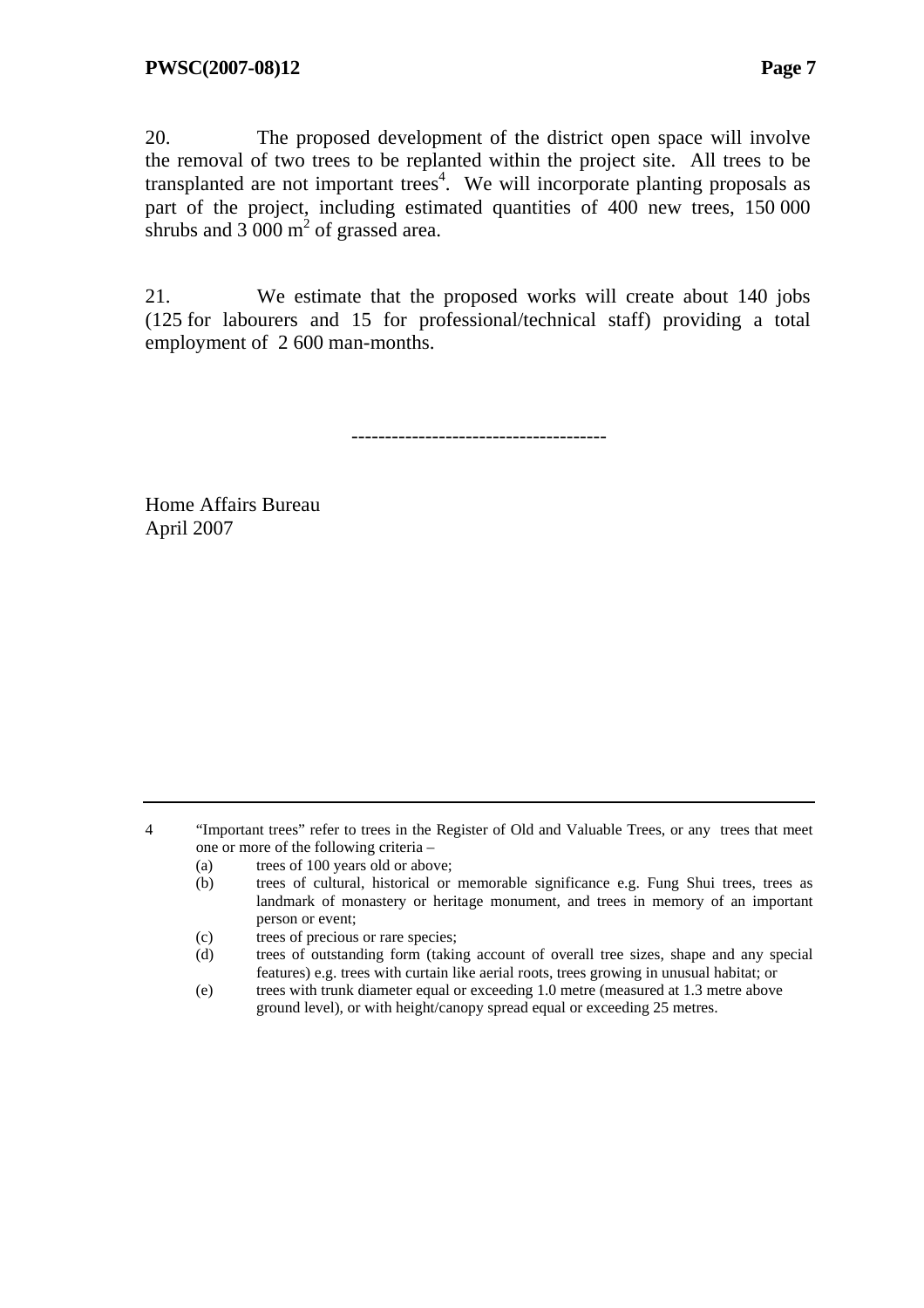

 $28 - 3 - 2007$ 

office ARCHITECTURAL BRANCH

青衣第9區地區休憩用地

**SERVICES** 

**ARCHITECTURAL**